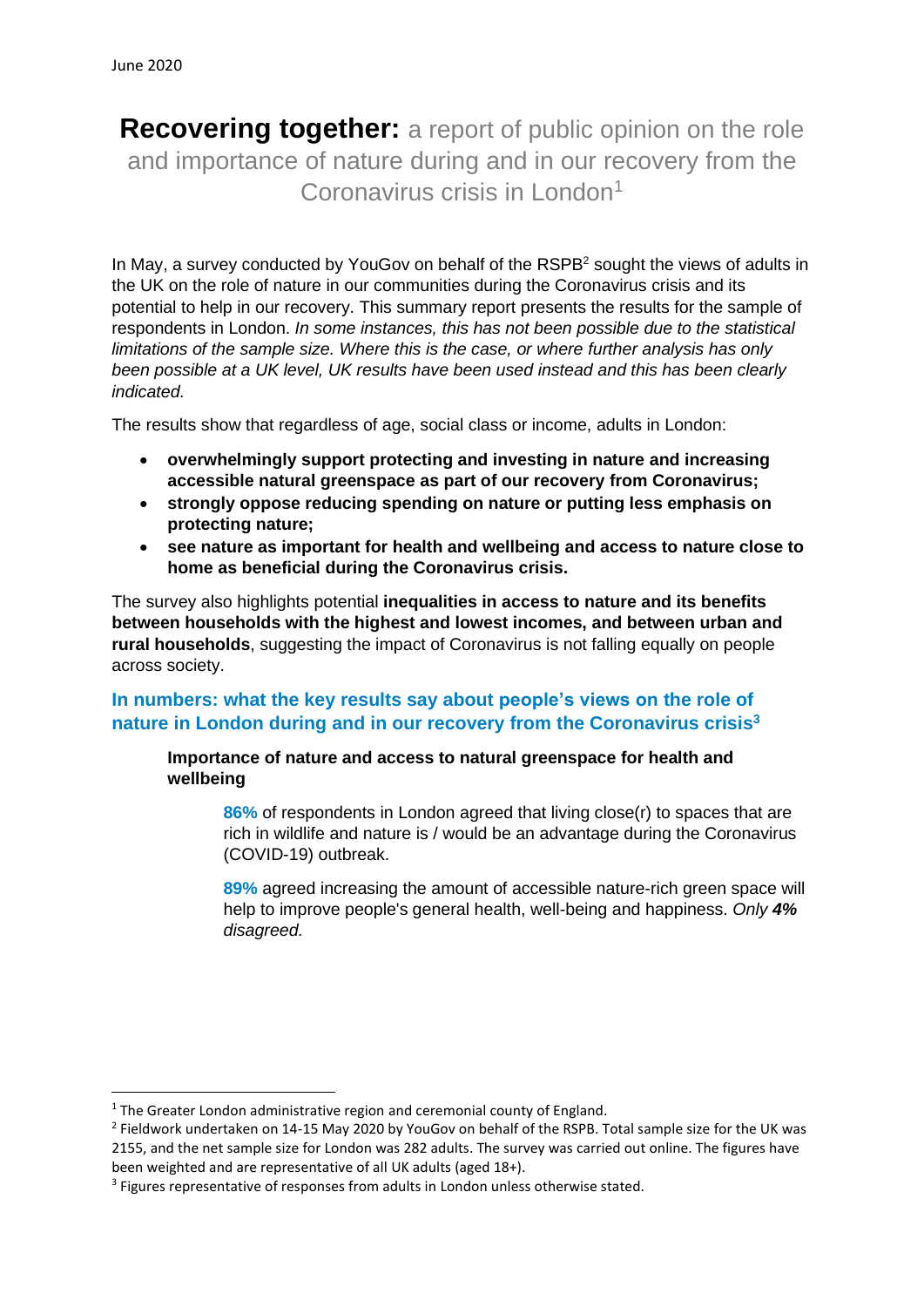### **Protecting and investing in nature and increasing accessible natural greenspace**

**85%** support the suggestion that Government should increase the number of accessible nature-rich areas in the UK. *Only 3% disagreed.*

**79%** oppose the idea of Government reducing spending on nature in the UK. *Only 10% were in favour of reducing spending on nature.*

### **Social inequality in access to nature and natural greenspace<sup>4</sup>**

#### **Income**

People in the **UK** with an annual household income under £10,000 are **3.6 times more likely to have no outdoor space** where they live, and about **40% less likely to live within a 10-minute walk of any publicly accessible natural greenspace** than people with a household income of £60,000 or more. <sup>5</sup>

### **Urban vs. rural**

Urban households are less likely than rural households to have any outdoor space, less likely to live close to any public natural greenspace, and more likely to feel they have been unable to spend enough time in nature.

Only **48%** of people in urban households in the **UK** reported living within a 10-minute walk of their nearest publicly accessible natural greenspace, compared with **69%** for those in rural households. In London this figure was just **37%**.

**50%** of people in urban households in the **UK** agreed that they had not been able to spend as much time in nature as they would like, compared with just **30%** for those in rural households. For London the figure was **59%**.

## **Responding to this report**

The results of this survey provide the clearest evidence yet of public support for putting nature at the heart of our recovery from Coronavirus.

It is the RSPB's hope that this report will help to inform thinking and decision-making on the role and importance of nature as we plan our recovery.

For emerging recovery plans to create a more resilient, more environmentally sustainable, and more socially just economy and society in the wake of the Coronavirus crisis, they must make protecting and investing in nature and increasing natural greenspace key priorities.

Doing so will help strengthen the future resilience, health, wellbeing and prosperity of people and communities around the country, including those most deprived of the benefits of nature during the Coronavirus crisis.

<sup>4</sup> Data for UK households has been used for this section

<sup>5</sup> Calculations by RSPB.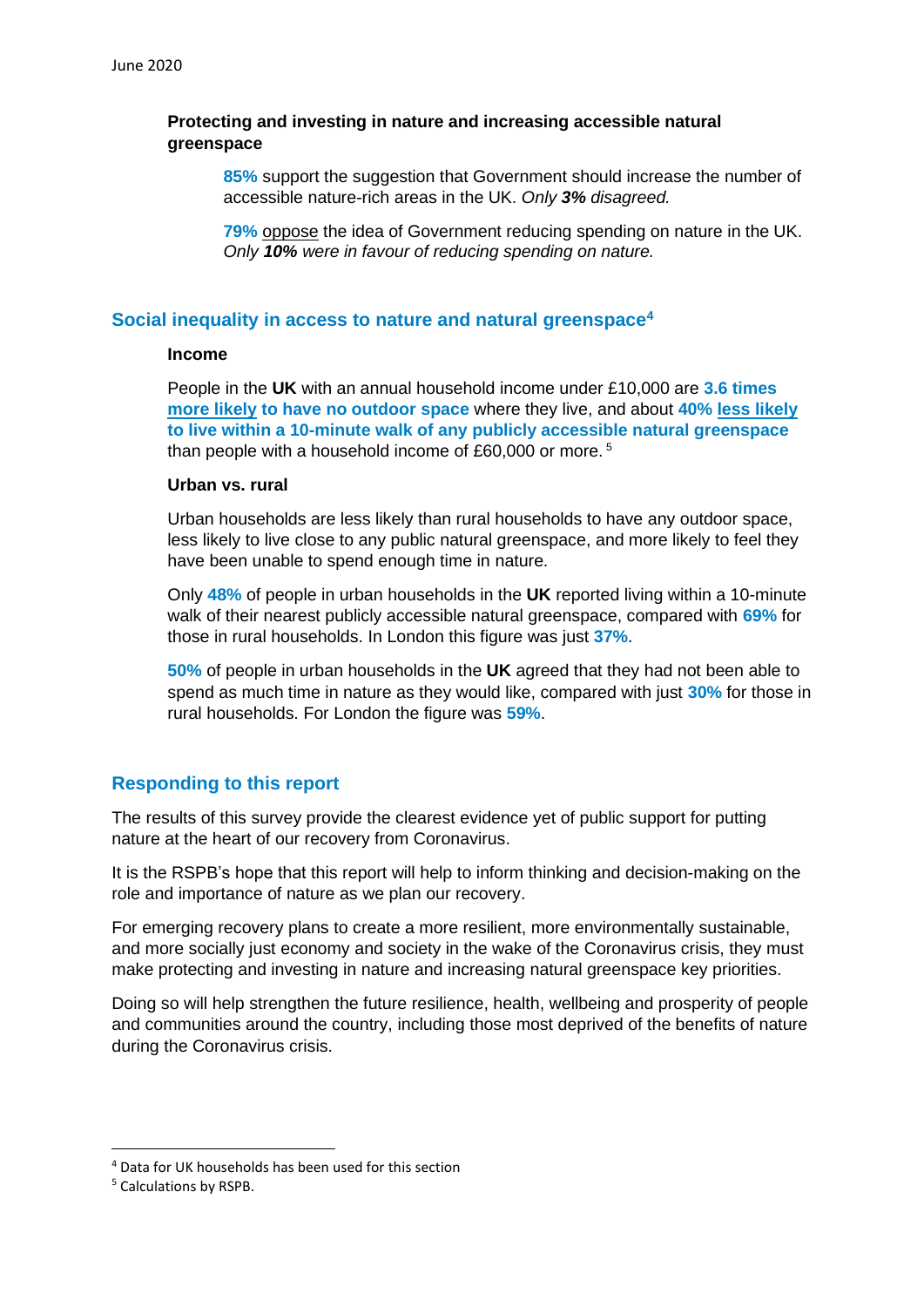# **YouGov survey: nature in the Coronavirus crisis – summary results**

#### **Access to nature**

- Only **37%** of people in London reported living within 10 mins walk of any publicly accessible natural greenspace.
- **For the UK**, households without any outdoor space (e.g. garden, courtyard, balcony) are even less likely to have publicly accessible natural greenspace (nature) nearby. Just **34%** of people in **UK** households without any outdoor space reported being within 10 min walk of publicly accessible nature.
- **79%** of people in London agreed the Coronavirus (COVID-19) outbreak has highlighted the need for more accessible nature-rich green space near to peoples' households.

### **Equality**

Households with the lowest incomes are the least likely to have a garden; the most likely to have no outdoor space at all; and the least likely to live close to publicly accessible natural greenspace.

- **59%** of **UK** households<sup>6</sup> with an annual income of £60,000 and over roughly the top 10% of households by income<sup>7</sup> – report being within a 10-minute walk of nature (publicly accessible natural greenspace), compared with just **35%** of **UK** households with an annual income less then £10,000.
- **18%** of **UK** households with income less than £10,000 have no outdoor space at all, compared with just **5%** of households with an annual income of £60,000 or more.

### **Importance of nature during the Coronavirus crisis**

- **71%** of respondents in London agreed that they had noticed more nature in their neighbourhoods since the Coronavirus outbreak in the UK than they would normally at this time of year.
- **67%** of people agreed that time spent in/ surrounded by nature has been more important to them since the onset of the Coronavirus crisis in the UK.
- **73%** agreed that nature has been an important source of comfort/ relief for them.
- **76%** agreed that visiting nature has been important for their general health and happiness.
- **77%** agreed they had felt happier whilst/ after spending time visiting nature.
- **65%** agreed they had sought out places where they could enjoy nature while taking their permitted daily exercise.

<sup>&</sup>lt;sup>6</sup> Data for UK households has been used for the section on income inequality to enable comparison with ONS data on household incomes by decile group.

 $7$  The ONS dataset, "The effects of taxes and benefits on household income, disposable income estimate: 2019" reports the top 10% of UK households have an income of £59,130 or more. The lowest 10% of UK households have an income of £13,960 or less.

[https://www.ons.gov.uk/peoplepopulationandcommunity/personalandhouseholdfinances/incomeandwealth/](https://www.ons.gov.uk/peoplepopulationandcommunity/personalandhouseholdfinances/incomeandwealth/datasets/householddisposableincomeandinequality) [datasets/householddisposableincomeandinequality](https://www.ons.gov.uk/peoplepopulationandcommunity/personalandhouseholdfinances/incomeandwealth/datasets/householddisposableincomeandinequality)